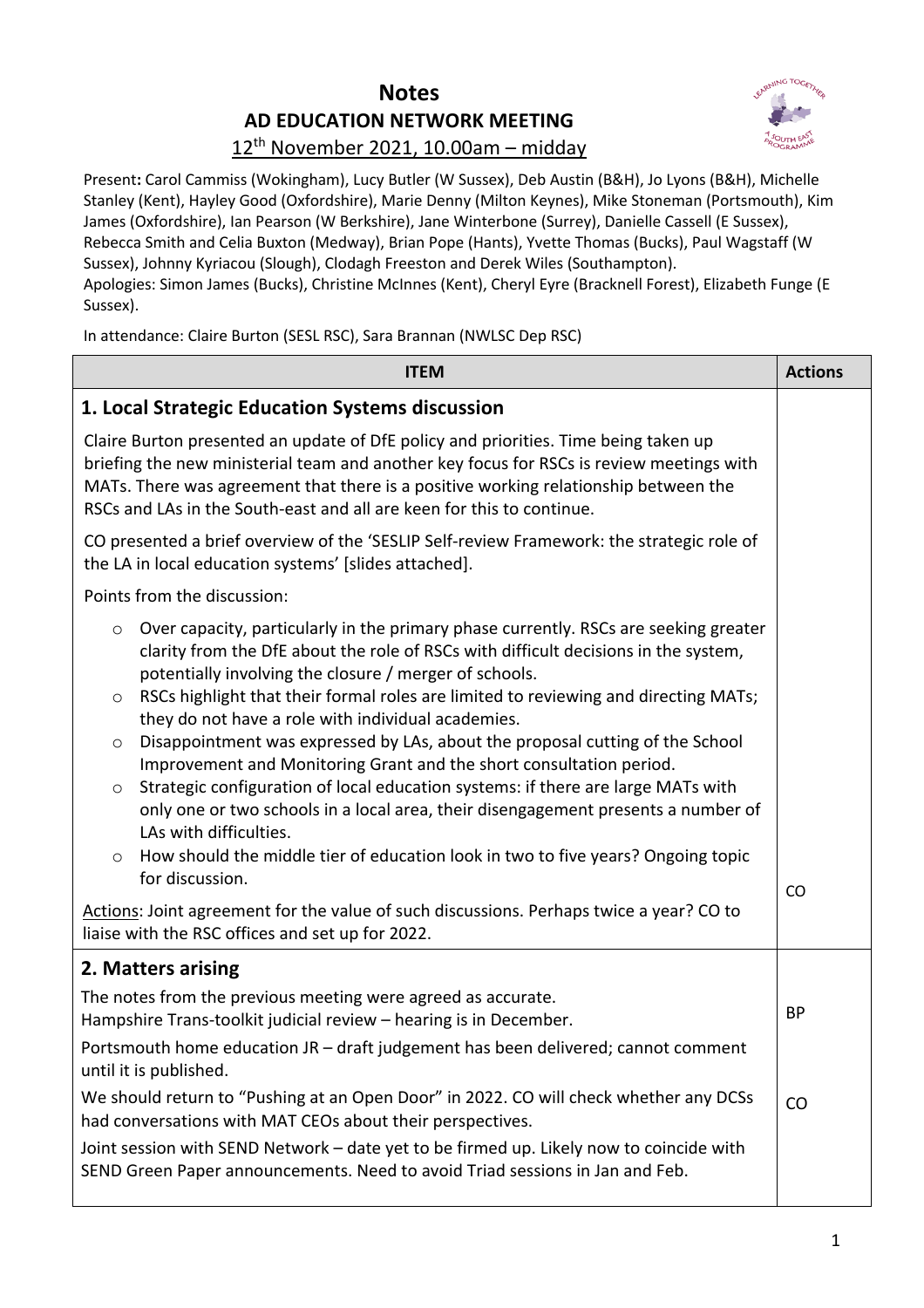| <b>ITEM</b>                                                                                                                                                                                                                                                                                                                                                                                                                                                                                                                                                                                                                                                                                                                                                                                                                                                                                                                                                                                                                                                                                                                                                                              | <b>Actions</b> |
|------------------------------------------------------------------------------------------------------------------------------------------------------------------------------------------------------------------------------------------------------------------------------------------------------------------------------------------------------------------------------------------------------------------------------------------------------------------------------------------------------------------------------------------------------------------------------------------------------------------------------------------------------------------------------------------------------------------------------------------------------------------------------------------------------------------------------------------------------------------------------------------------------------------------------------------------------------------------------------------------------------------------------------------------------------------------------------------------------------------------------------------------------------------------------------------|----------------|
| Afghan refugees: although not directly affecting all LAs, it has been time-consuming for<br>several. W Berks, Oxfordshire, Milton Keynes and Kent have met to discuss issues and<br>raise these with SE leads. There are still challenges largely involving:<br>Insufficient and short-term funding<br>$\circ$<br>Poor communication with DfE and home office<br>$\circ$<br>Lack of planning (government depts with LAs)<br>$\circ$<br>Action: to summarise points and Lucy will raise via the SESLIP DCS meeting in December. Is<br>there a value to raise with the lead member network too, since LAs are having to subsidise<br>the programme?                                                                                                                                                                                                                                                                                                                                                                                                                                                                                                                                        | CO / LB        |
| 3. Small schools                                                                                                                                                                                                                                                                                                                                                                                                                                                                                                                                                                                                                                                                                                                                                                                                                                                                                                                                                                                                                                                                                                                                                                         |                |
| Brighton & Hove and Surrey shared work they have been undertaking to analyse the scale<br>of financially unsustainable schools and the strategies schools are being encouraged to<br>follow, in order to increase their resilience and sustainability. Both have identified as many<br>as a quarter of primary places being surplus to requirement by 2025.                                                                                                                                                                                                                                                                                                                                                                                                                                                                                                                                                                                                                                                                                                                                                                                                                              |                |
| The group recognises the challenges involved and wishes to revisit this topic:                                                                                                                                                                                                                                                                                                                                                                                                                                                                                                                                                                                                                                                                                                                                                                                                                                                                                                                                                                                                                                                                                                           |                |
| How can we support practice sharing between members? Via email in the first<br>instance; how else?<br>Surrey has developed a resilience and sustainability survey for all schools, and this<br>can be shared.<br>The Network is keen to return to the issue with the RSCs. A strong view that<br>academisation and/or move into a large MAT, should not be an option for small<br>schools that are not viable.<br>School closures are politically very sensitive. Should there also be a short paper for<br>SESLIP lead members, so the challenges can be spelled out clearly and lead<br>members are both persuaded and better able to navigate a route with other LA<br>members?                                                                                                                                                                                                                                                                                                                                                                                                                                                                                                       | JW<br>CO / DA  |
| 4. DfE School Improvement Grant consultation                                                                                                                                                                                                                                                                                                                                                                                                                                                                                                                                                                                                                                                                                                                                                                                                                                                                                                                                                                                                                                                                                                                                             |                |
| Firm agreement across the group that there is disappointment that the DfE appears to<br>wish to remove the grant arrangement for LAs and require LAs to negotiate de-<br>delegation arrangements via Schools Forums. With the widely recognised efforts of LAs<br>in supporting schools during the unprecedented previous 18 months, this feels<br>premature and disrespectful. This change could significantly destabilise local education<br>systems, for the sake of a relatively small amount of money.<br>The timeframes are also frustrating, since budget reductions are being proposed from<br>$\bullet$<br>April 2022, which leaves limited time to agree contingencies and manage contracts.<br>All LAs at meeting agreed that, in addition to their own responses, SESLIP should<br>٠<br>submit its response to the consultation. Several members talked of papers or<br>responses they have compiled with / for heads or members. Please can copies of LA<br>responses and other papers be emailed to CO, to inform the response.<br>Action: CO will extract the consultation questions and circulate to the group. All members<br>email CO their own LA responses / papers. | CO & ALL       |